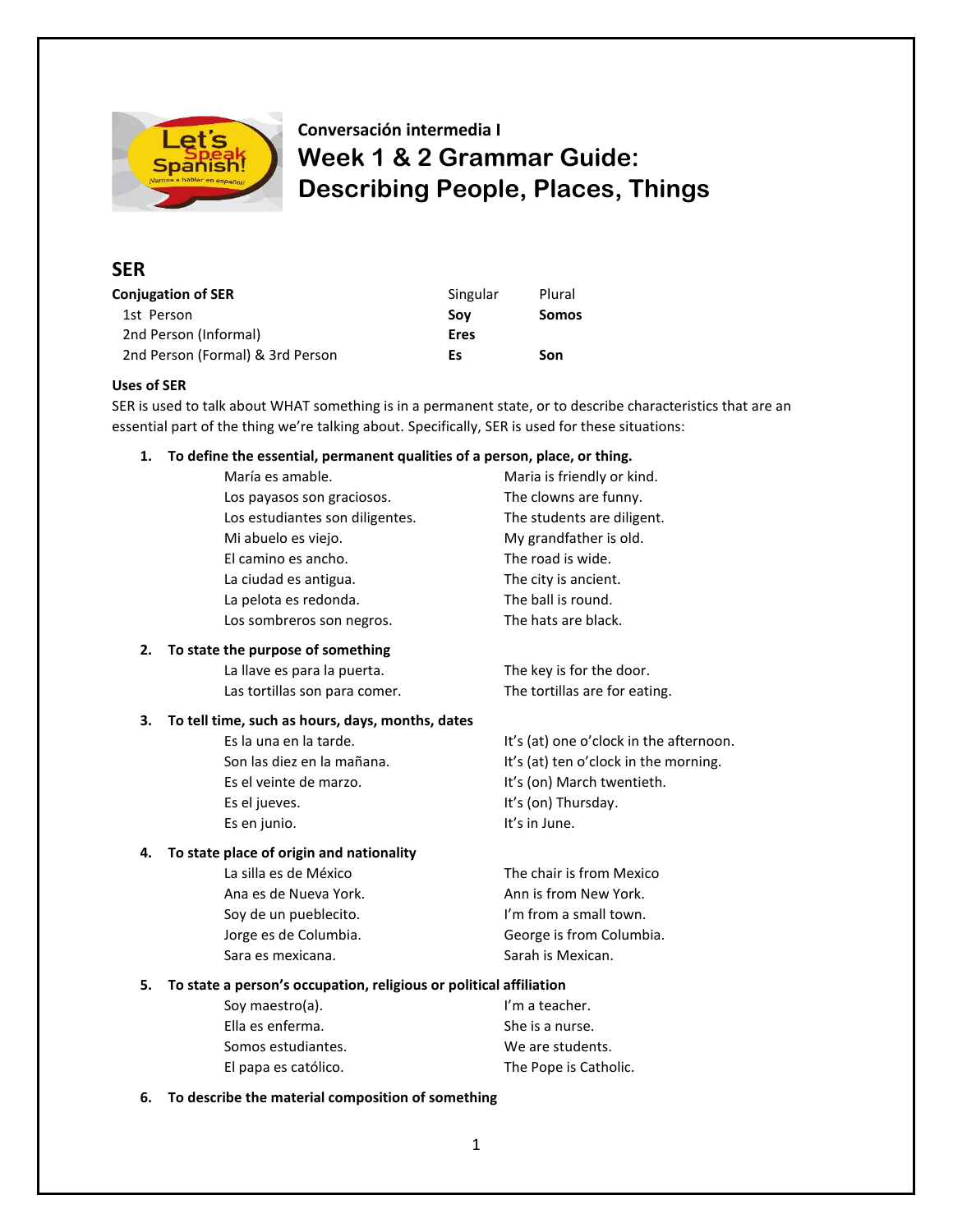El cinturón es de cuero. The belt is leather. La silla es de madera. The chair is wood.

#### **7. To indentify the possession or ownership of something**

| La guitarra es mía.          | The guitar is mine.   |
|------------------------------|-----------------------|
| El libro es tuvo (informal). | The book is yours.    |
| La revista es de ella.       | The magazine is hers. |
| Las entradas son nuestras.   | The tickets are ours. |

#### **8. To express the relationship of one person to another**

| We are cousins.                 |
|---------------------------------|
| Juan is my father.              |
| Maria and Andrea are neighbors. |
| Ann is Julie's sister.          |
| They are buddies or mates.      |
|                                 |

#### **9. To state where an event is taking place**

La fiesta es en mi casa. The party is at my house. El concierto es en el estadio. The concert is at the stadium.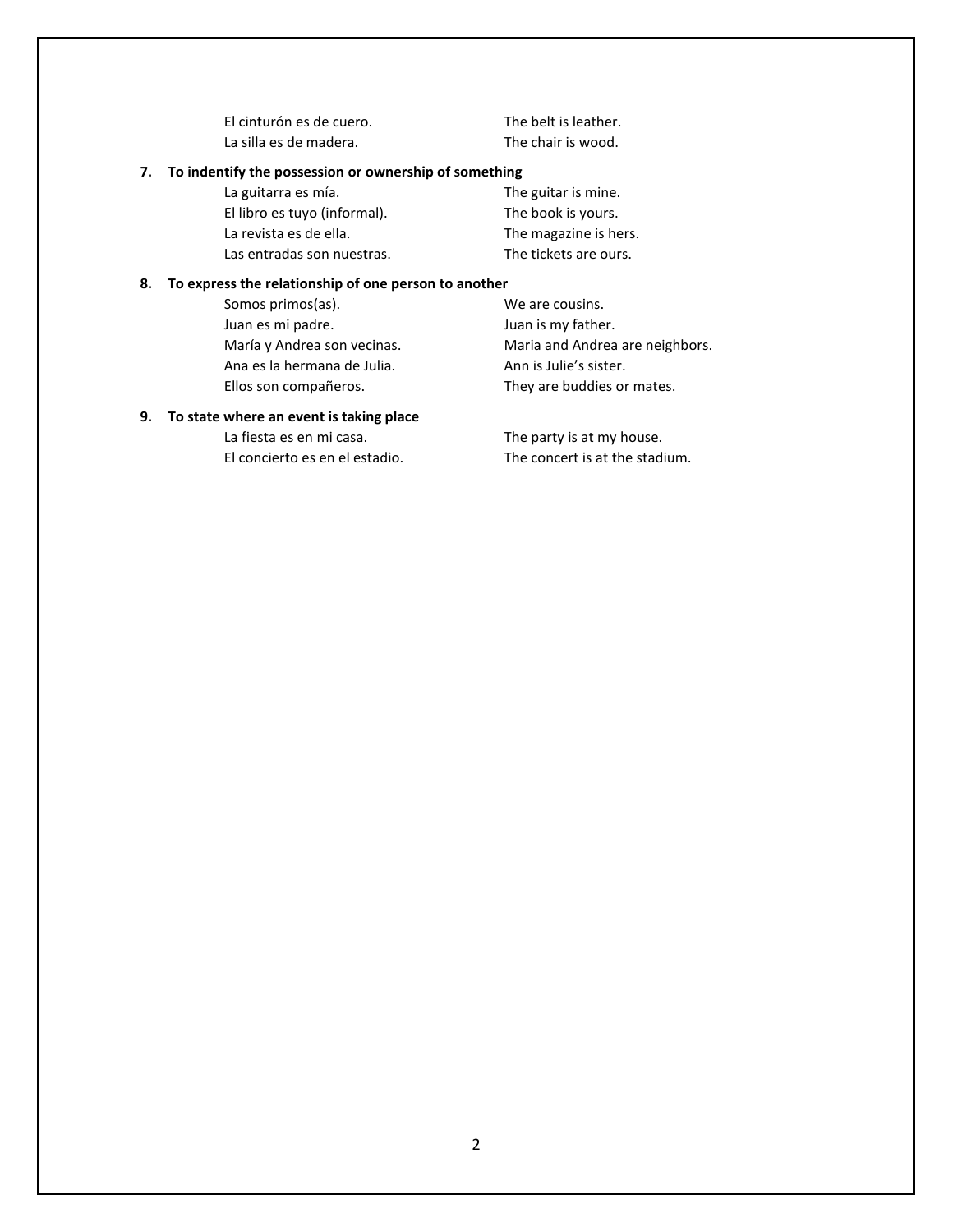# **ESTAR**

| <b>Conjugation of ESTAR</b>      | Singular | Plural         |
|----------------------------------|----------|----------------|
| 1st Person                       | Estov    | <b>Estamos</b> |
| 2nd Person (Informal)            | Estás    |                |
| 2nd Person (Formal) / 3rd Person | Está     | Están          |

#### **Uses of ESTAR**

ESTAR is used to talk about HOW something is, so we use it for conditions, locations, emotions, and actions - all temporary states. More specifically, ESTAR is used for these situations:

#### **1. Geographic or physical location**

| Tucson está en Arizona.                     | Tucson is in Arizona.                          |
|---------------------------------------------|------------------------------------------------|
| La farmacia está en la esquina.             | The pharmacy is on the corner.                 |
| Estamos en el restaurante.                  | We are at the restaurant.                      |
| La ciudad está a cuatro mil pies de altura. | The city is at four thousand feet in altitude. |

#### **2. Emotional state or temporary condition**

| María está feliz.        | Mary is happy.      |
|--------------------------|---------------------|
| Estoy cansado.           | I'm tired.          |
| Las niñas están tristes. | The girls are sad.  |
| El piso está limpio.     | The floor is clean. |
| Estamos ocupados.        | We're busy.         |

#### **3. The weather** (*With exceptions for climate and temperature*)

| Está                                    | It's                                |
|-----------------------------------------|-------------------------------------|
| nevando, lloviendo                      | snowing, raining                    |
| soleado, nublado                        | sunny, cloudy                       |
| mojado, seco                            | wet, dry                            |
| El clima de Arizona es caliente y seco. | The Arizona climate is hot and dry. |
| La temperatura es de veinte grados.     | The temperature is twenty degrees.  |

#### **4. Some conditions that are mostly permanent, but for some reason are considered temporary.**

| Juan está casado a María. |
|---------------------------|
| Estoy jubilado(a).        |
| Jorge está muerto.        |

Juan is married to Maria. I'm retired. George is dead.

**5. With gerunds to form the present progressive.** (More about this in Week 4)

Estoy tratando aprender español. I'm trying to learn Spanish. Ana está cocinando. Ana is cooking.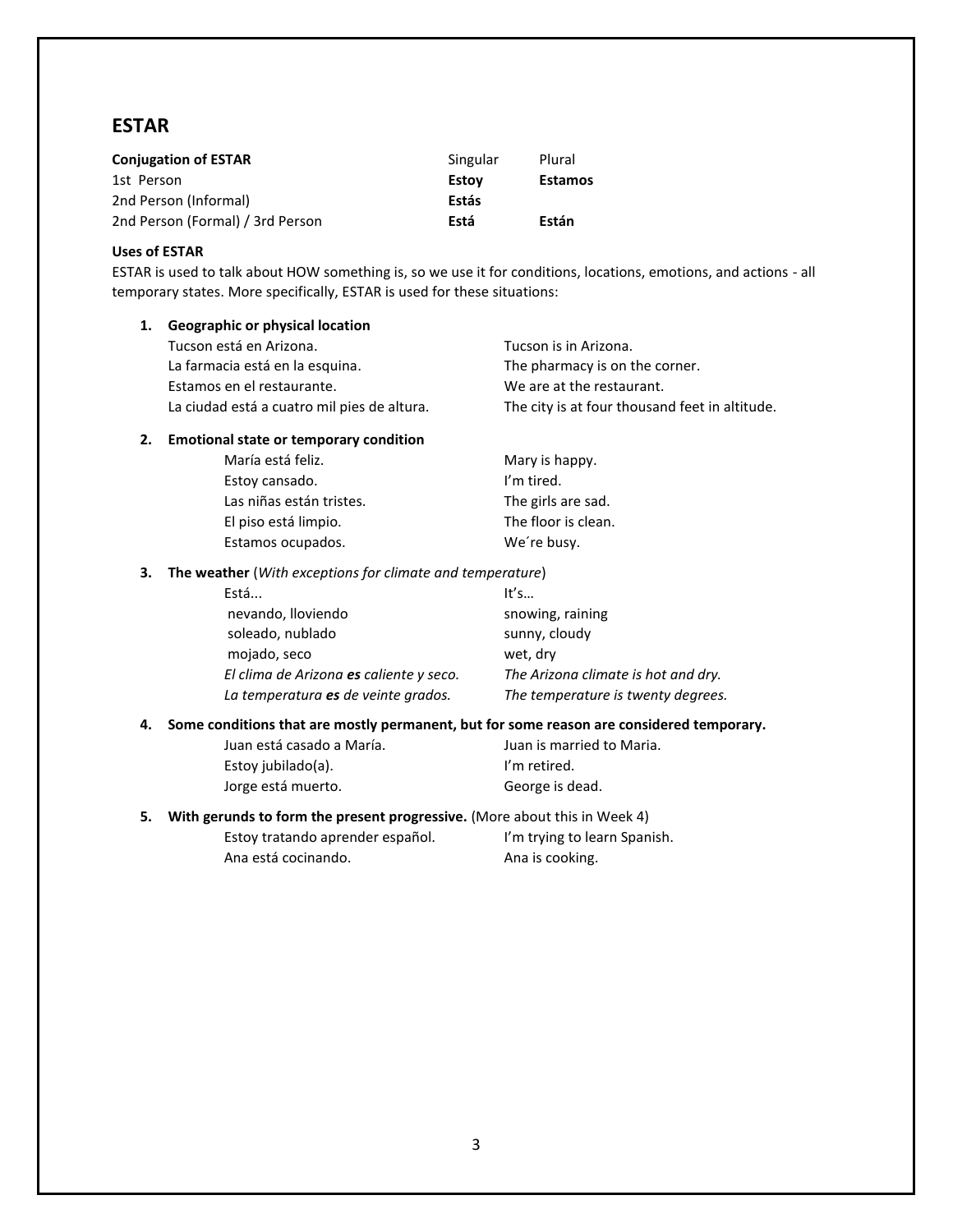# **HAY**

HAY means "there is" or "there are," and it is a very important word to enumerate places and things. It also is used to describe the weather.

# **1. Enumerating things and conditions**

Hay ocho parques en la ciudad. There are eight parks in the city.

Hay solo una mesa disponible. There is only one table available. Hay muchas botanas para elegir. There are many snacks to choose (from). Hay mucho ruido. The result of the service of the lift's very noisy. (There is much noise.)

#### **2. Describing the weather**

Hay viento. The same state of the law of the law of the law of the law of the law of the law of the law of the l Hay niebla. The same state of the state of the Hay niebla. Hay nubes. The state of the state of the lit's cloudy. (There are clouds.) Hay truenos, relámpagos. There is thunder, lightning. Hay tormentas. There are storms.

# **TENER**

| <b>Conjugation of Tener</b>      | Singular      | Plural         |
|----------------------------------|---------------|----------------|
| 1st Person                       | Tengo         | <b>Tenemos</b> |
| 2nd Person (Informal)            | <b>Tienes</b> |                |
| 2nd Person (Formal) / 3rd Person | Tiene         | <b>Tienen</b>  |

#### **Uses of TENER**

TENER is used in place of SER and ESTAR in some situations. "Tengo" means "I have," but it also can be used to describe age and some other conditions.

#### **1. Age**

**1.** Some

| emotions and conditions            |                                     |
|------------------------------------|-------------------------------------|
| La ciudad tiene cuatrocientos años | The city is four hundred years old. |
| Tengo cuarenta años.               | I'm forty years old.                |

Tengo hambre, sed. The same of the law of the law hungry, thirsty. Ana tiene miedo. Ana is scared. ¡Tienes razón! You're right! Juan tiene éxito. Juan is successful. Ellos tienen celos del niño. They are jealous of the boy. Tenemos frío, calor. We are cold, hot. Tengo vergüenza (por) I'm embarrased (by)

# **2. As an alternative to "aquí está"**

Aquí tienes tu libro. The series of the Here is your book.

Aquí tiene(s) and tiene you are / Here you go.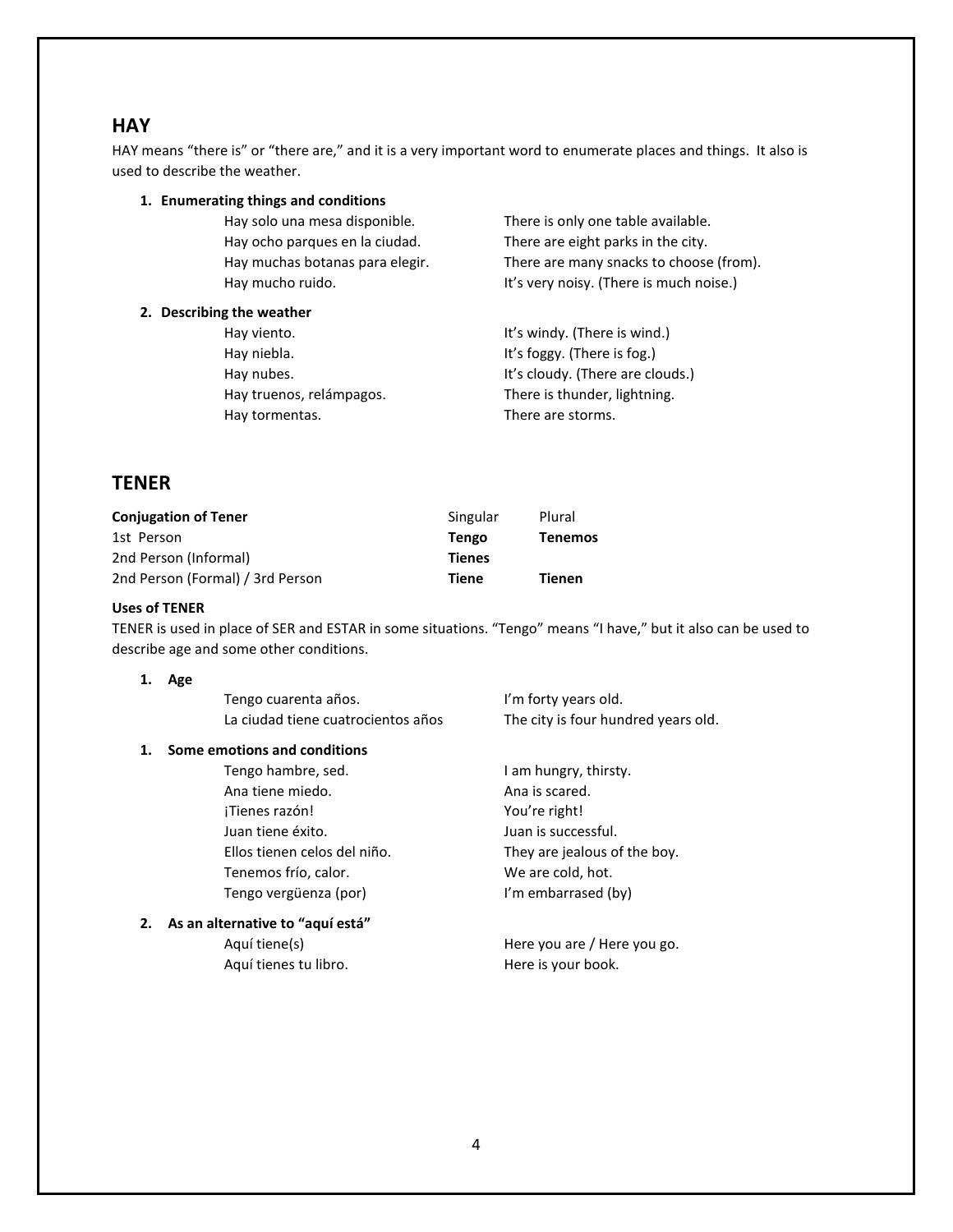### **Useful Words to use with SER and ESTAR**

#### **This, That, These, Those**

Es… It is…

Son… They are… estos, estas these (m), these (f)

esos, esas those (m), those (f)

#### **Possessive Pronouns**

Es de usted, es de ustedes It is yours (formal) Son de usted, son de ustedes They are yours (formal) Es de él, ella It is his, hers Son de él, ella They are his, hers

Es mi libro. Son mis libros. It is my book. They are my books. Es nuestro libro. Es nuestra casa.<br>It is our book. It is our house.

#### **Locations**

aquí here

#### **Comparisons**

 más, menos more, less más que suficiente more than enough mucho much, a lot of demasiado, demasiados too much, too many muy poco too little

este libro, esta casa this book, this house esto, esta this one (m), this one (f)

ese libro, esa casa that book, that house eso, esa that one (m), that one (f)

estos libros, estas casas these books, these houses

esos libros, esas casas those books, those houses

Es mío, son míos in the settlement of the settlement of the settlement of the settlement of the set of the set Es tuyo, son tuyos **It is yours, they are yours (informal)** 

Es tu libro. Son tus libros. It is your book. They are your books. (informal) Es su libro. Son sus libros. It is your book. They are your books. (formal) Es su libro. Son sus libros. It is his or her book. They are his or her books. Son nuestros libros. Son nuestras casas. They are our books, They are our houses.

Está (están)… It is (they are)… allí allí there, over there allá way over there

Hay… There is, there are… más de \_\_\_\_ (cantidad) more than \_\_\_\_\_ (quantity)